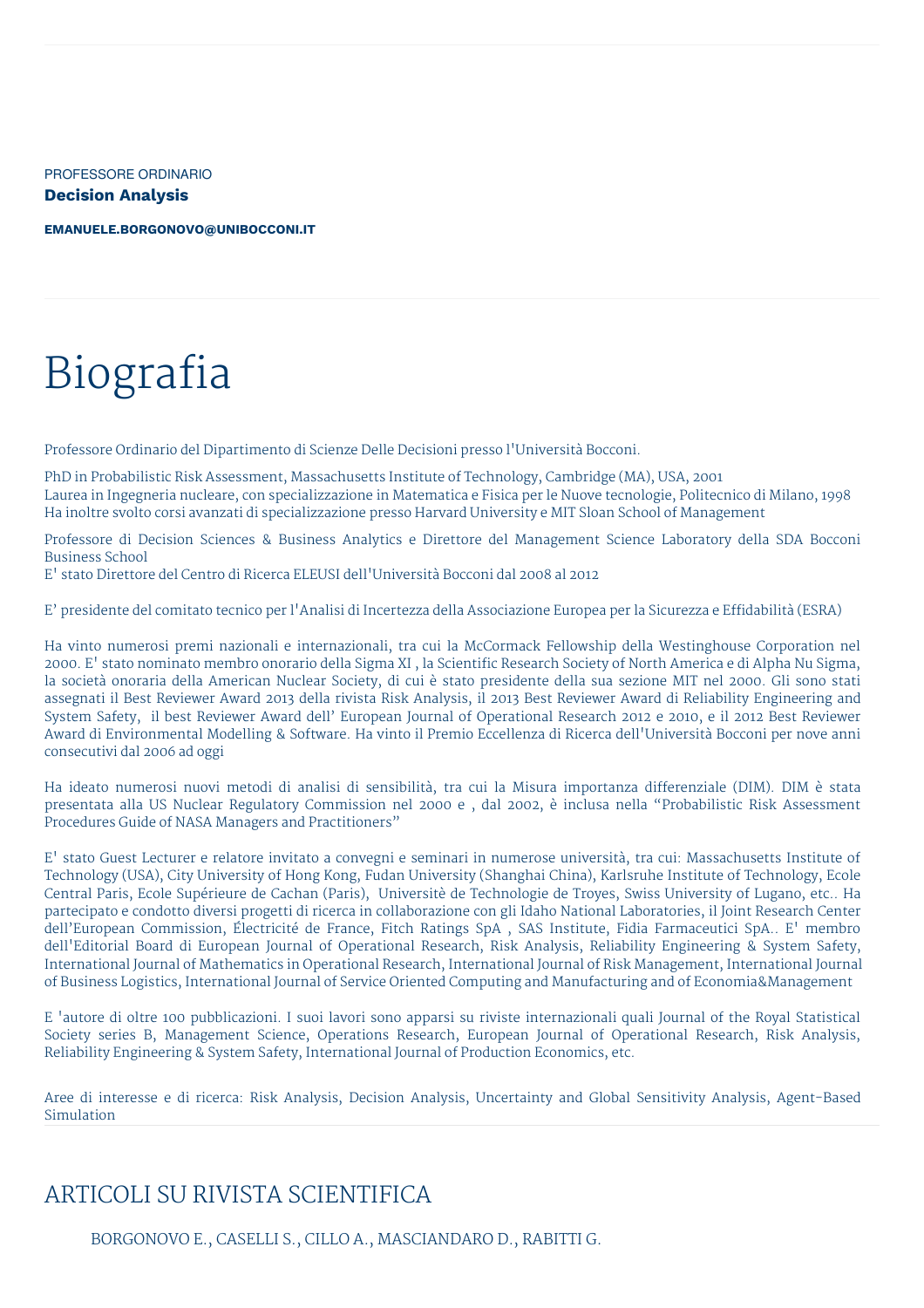**Money, privacy, anonymity: What do experiments tell us?** Journal of Financial Stability, 2021, vol.56, pp.100934

BORGONOVO E., MOLTENI L. **Gli advanced analytics a supporto delle decisioni manageriali** Economia & Management, 2021, no. 2, pp.25-29

BORGONOVO E., ANTONIANO-VILLALOBOS I., LU X. **Nonparametric estimation of probabilistic sensitivity measures** Statistics and Computing, 2020, vol.30, no. 2, pp.447-467

LU X., RUDI A., BORGONOVO E., ROSASCO L. **Faster Kriging: Facing High-Dimensional Simulators** Operations Research, 2020, vol.68, no. 1, pp.233-249

PLISCHKE E., BORGONOVO E. **Copula theory and probabilistic sensitivity analysis: Is there a connection?** European Journal of Operational Research, 2019, vol.277, no. 3, pp.1046-1059

RABITTI G., BORGONOVO E. **A Shapley-Owen Index for Interaction Quantification** SIAM/ASA Journal on Uncertainty Quantification, 2019, vol.7, no. 3, pp.1060-1075

ANTONIANO-VILLALOBOS I., BORGONOVO E., SIRIWARDENA S. **Which Parameters Are Important? Differential Importance Under Uncertainty** Risk Analysis, 2018, vol.38, no. 11, pp.2459-2477

BORGONOVO E., CILLO A., SMITH C. L. **On the Relationship between Safety and Decision Significance** Risk Analysis, 2018, vol.38, no. 8, pp.1541-1558

BORGONOVO E., BUZZARD G., WENDELL R. E. **A global tolerance approach to sensitivity analysis in linear programming** European Journal of Operational Research, 2018, vol.267, no. 1, pp.321-337

BORGONOVO E., CAPPELLI V., MACCHERONI F. A., MARINACCI M. **Risk analysis and decision theory: A bridge** European Journal of Operational Research, 2018, vol.264, no. 1, pp.280-293

#### BORGONOVO E., CILLO A.

**Deciding with Thresholds: Importance Measures and Value of Information** Risk Analysis, 2017, vol.37, no. 10, pp.1828-1848

BORGONOVO E., LU X., PLISCHKE E., RAKOVEC O., HILL M. C. **Making the most out of a hydrological model data set: Sensitivity analyses to open the model black-box** Water Resources Research, 2017, vol.53, no. 9, pp.7933-7950

ALIEE H., BORGONOVO E., GLASS M., TEICH J. **On the Boolean extension of the Birnbaum importance to non-coherent systems** Reliability Engineering & System Safety, 2017, vol.160, pp.191-200

CILLO A., BORGONOVO E.

**Deciding with Thresholds: Importance Measures and Value of Information** Risk Analysis, 2017, vol.37, no. 10, pp.1828-1848

BORGONOVO E., LAENGLE S., MERIGÓ J., MIRANDA J., SLOWINSKI R., BOMZE I., DYSON R., OLIVEIRA J., TEUNTER R.

**Forty years of the European Journal of Operational Research: A bibliometric overview** European Journal of Operational Research, 2017, vol.262, no. 3, pp.803-816

BORGONOVO E., MARANGONI G., TAVONI M., BOSETTI V. **Sensitivity of projected long-term CO 2 emissions across the Shared Socioeconomic Pathways**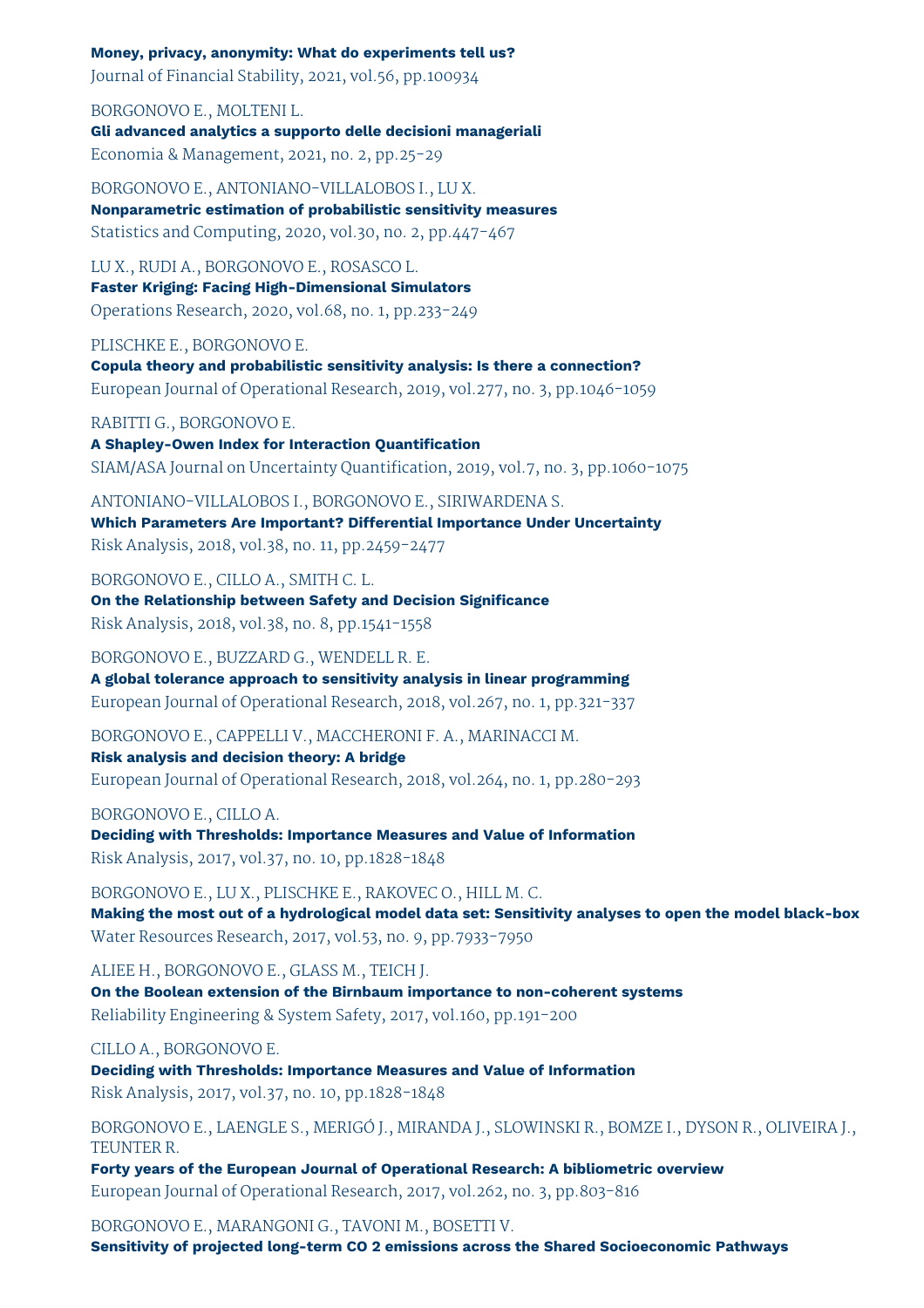Nature Climate Change, 2017, vol.7, no. 2, pp.113-117

BORGONOVO E., HAZEN G., PLISCHKE E.

**A Common Rationale for Global Sensitivity Measures and Their Estimation**

Risk Analysis, 2016, vol.36, no. 10, pp.1871-1895

BORGONOVO E., CUCURACHI S., HEIJUNGS R.

**A Protocol for the Global Sensitivity Analysis of Impact Assessment Models in Life Cycle Assessment** Risk Analysis, 2016, vol.36, no. 2, pp.357-377

BORGONOVO E., ALIEE H., GLASS M., TEICH J. **A new time-independent reliability importance measure** European Journal of Operational Research, 2016, vol.254, no. 2, pp.427-442

BORGONOVO E., PLISCHKE E.

**Sensitivity analysis: A review of recent advances** European Journal of Operational Research, 2016, vol.248, no. 3, pp.869-887

BECCACECE F., BORGONOVO E., BUZZARD G., CILLO A., ZIONTS S.

**Elicitation of multiattribute value functions through high dimensional model representations: Monotonicity and interactions** European Journal of Operational Research, 2015, vol.246, no. 2, pp.517-527

BORGONOVO E., MARINACCI M.

**Decision analysis under ambiguity** European Journal of Operational Research, 2015, vol.244, no. 3, pp.823-836

CILLO A., BORGONOVO E., BECCACECE F., BUZZARD G., ZIONTS S. **Elicitation of Multiattribute Value Functions through High Dimensional Model Representations: Monotonicity and Interactions**

European Journal of Operational Research, 2015, vol.246, no. 2, pp.517-527

#### BORGONOVO E., TONOLI F.

**Decision-network polynomials and the sensitivity of decision-support models** European Journal of Operational Research, 2014, vol.239, no. 2, pp.490-503

BORGONOVO E.

**Quando ai manager danno i numeri** Economia & Management, 2014, no. 3, pp.108-111

CEPPI A., RAVAZZANI G., SALANDIN A., RABUFFETTI D., MONTANI A., BORGONOVO E., MANCINI M. **Effects of temperature on flood forecasting: Analysis of an operative case study in Alpine basins** Natural Hazards and Earth System Sciences, 2013, vol.13, no. 4, pp.1051-1062

PLISCHKE E., BORGONOVO E., SMITH C.

**Global sensitivity measures from given data** European Journal of Operational Research, 2013, vol.226, no. 3, pp.536-550

BAUCELLS M., BORGONOVO E.

**Invariant Probabilistic Sensitivity Analysis**

Management Science, 2013, vol.59, no. 11, pp.2536-2549

BORGONOVO E., ZENTER I., PELLEGRI A., TARANTOLA S., DE ROCQUIGNY E. **On the importance of uncertain factors in seismic fragility assessment** Reliability Engineering & System Safety, 2013, vol.109, no. -, pp.66-76

BORGONOVO E., GATTI S.

**Risk Analysis with contractual default. Does Covenant Breach Matter?** European Journal of Operational Research, 2013, vol.230, no. 2, pp.431-443

BORGONOVO E., TARANTOLA S., PLISCHKE E., MORRIS M. **Transformations and invariance in the sensitivity analysis of computer experiments**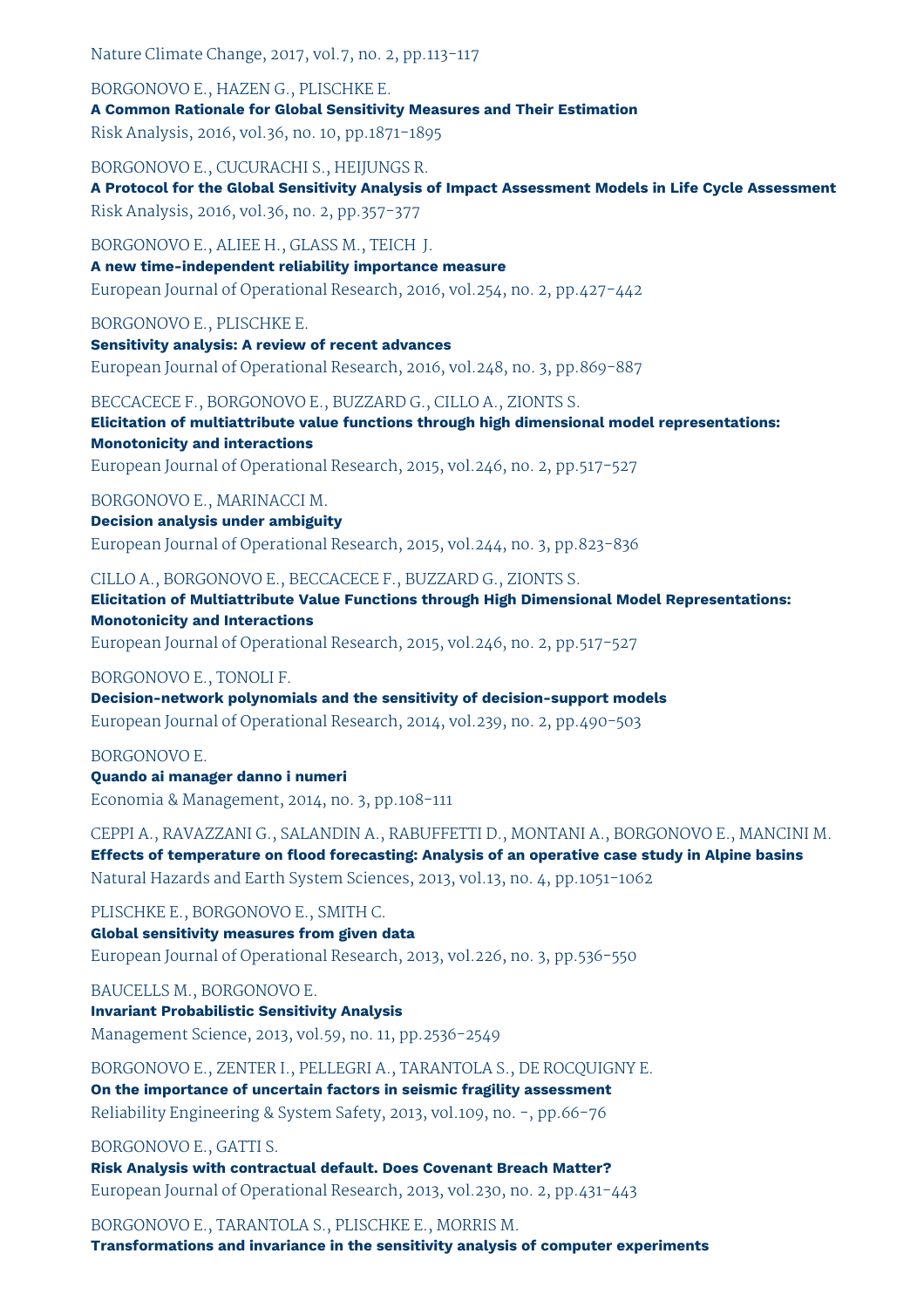The Journal of The Royal Statistical Society, Series B (Statistical Methodology), 2013, vol.76, no. 5, pp.925- 947

BORGONOVO E., ANDERSON B., GALEOTTI M., ROSON R. **Uncertainty in Climate Change Modeling: Can Global Sensitivity Analysis Be of Help?** Risk Analysis, 2013, vol.34, no. 2, pp.271-293

BORGONOVO E., SMITH C.

**Composite multilinearity, epistemic uncertainty and risk achievement worth** European Journal of Operational Research, 2012, vol.222, no. 2, pp.301-311

BORGONOVO E., CASTAINGS W., TARANTOLA S.

**Model emulation and moment-independent sensitivity analysis: An application to environmental modeling** Environmental Modelling & Software, 2012, vol.34, pp.105-115

CASTANINGS W., BORGONOVO E., MORRIS M., TARANTOLA S.

**Sampling strategies in density-based sensitivity analysis**

Environmental Modelling & Software, 2012, vol.38, pp.13-26

BORGONOVO E., SMITH C.

**A Study of Interactions in the Risk Assessment of Complex Engineering Systems: an Application to Space PSA**

Operations Research, 2011, vol.59, no. 6, pp.1461-1476

BIAVA P., BASEVI M., BIGGIERO L., BORGONOVO A., BORGONOVO E., BURIGANA F. **Cancer cell reprogramming, 2010: stem cell differentiation stage factors and an agent based model to optimize cancer treatment**

Current Pharmaceutical Biotechnology, 2011, vol.12, no. 2, pp.231-242

BORGONOVO E., PECCATI L.

**Finite Change Comparative Statics for Risk-Coherent Inventories** International Journal of Production Economics, 2011, vol.131, no. 1, pp.52-62

BECCACECE F., BORGONOVO E.

**Function decomposition, monotonicity and ultramodularity: applications to multi-attribute utility theory** European Journal of Operational Research, 2011, vol.210, no. 2, pp.326-335

BORGONOVO E., CAVALLI L., GUALDONI D., IOZZI F., SODA G., GERMANI A., GOLLIN G.

**La progettazione dei sistemi di incentivazione del personale. Un modello sperimentale**

Economia & Management, 2011, no. 5, pp.49-66

BORGONOVO E., PECCATI L.

**Managerial Insights from Service Industry Models: A New Scenario Decomposition Method** Annals of Operations Research, 2011, vol.185, no. 1, pp.161-179

BORGONOVO E., CASTAINGS W., TARANTOLA S. **Moment Independent Importance Measures: New Results and Analytical Test Cases** Risk Analysis, 2011, vol.31, no. 3, pp.404-428

BORGONOVO E., PERCOCO M.

**Sensitivity Analysis of Portfolio Properties with Budget Constraints** International Journal of Mathematics in Operational Research, 2011, vol.3, no. 3, pp.295-321

GATTI S., BORGONOVO E., PECCATI L.

**What drives value creation in investment projects? An application of sensitivity analysis to project finance transactions**

European Journal of Operational Research, 2010, vol.205, no. 1, pp.227-236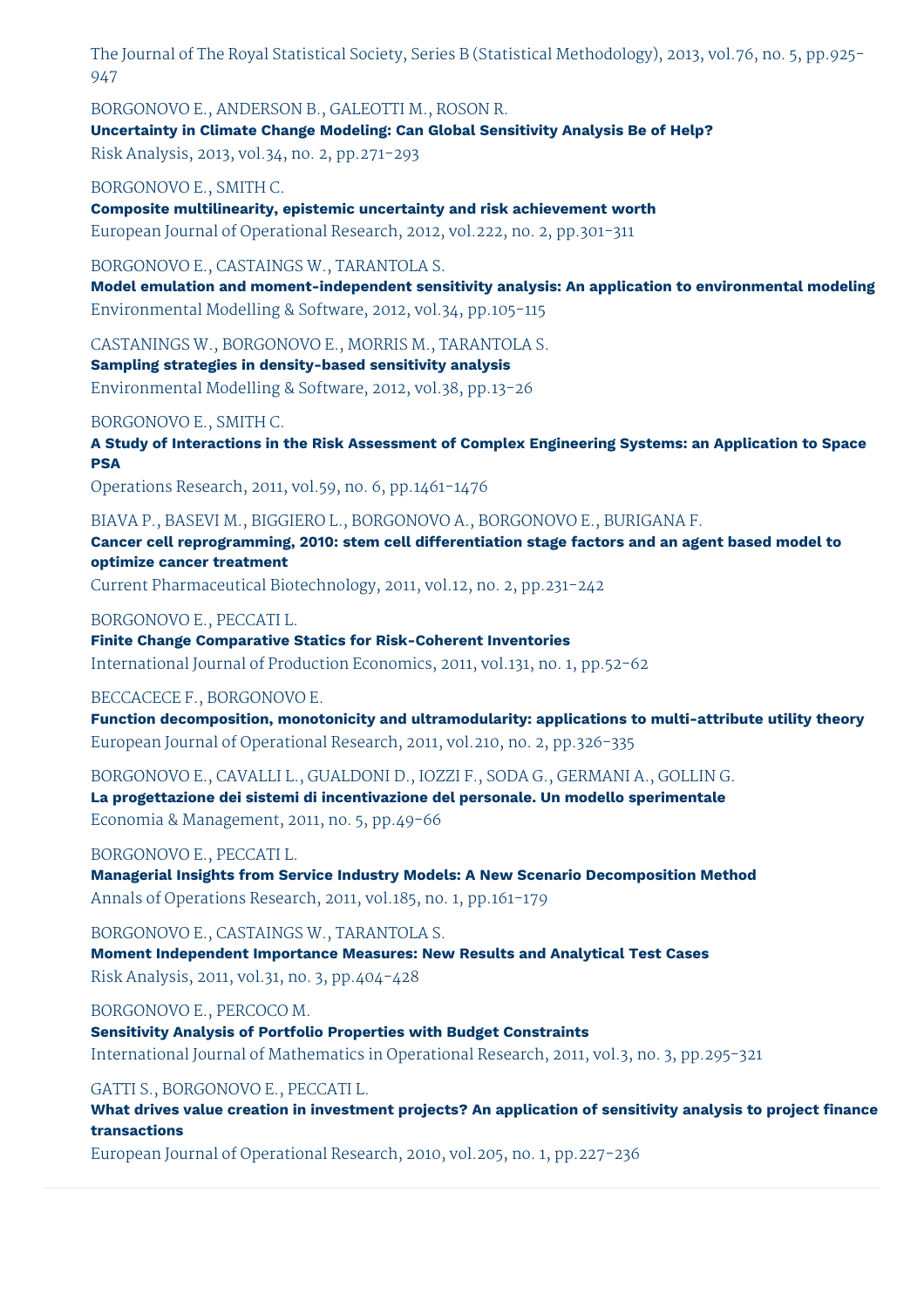# MONOGRAFIE O TRATTATI SCIENTIFICI

BORGONOVO E. **Sensitivity analysis: an introduction for the management scientist** Springer International Publishing, , 2017

### CURATELE DI OPERE COLLETTANEE

MOLTENI L., BORGONOVO E. (A CURA DI) **Quando ai manager danno i numeri . Come prendere decisioni nell'era dei big data** Egea, Milano, Italia, 2020

# EDITORIALI IN RIVISTA

BORGONOVO E., BUSACCA B., SODA G. **L'onda dei Big Data: minaccia o opportunità** 2015, Economia & Management, Milano, Italia

BORGONOVO E., TARANTOLA S. **Advances in Sensitivity Analysis** 2012, Reliability Engineering & System Safety, Paesi Bassi

# INTERVIEW ARTICLES

BORGONOVO E., BUSACCA B. **Big Data: il presente e il futuro secondo Cisco, Facebook, IBM, HP e Oracle** 2015, Economia & Management, Milano, Italia

# NOTE DI RICERCA O BREVI ARTICOLI SU RIVISTA

PERCOCO M., BORGONOVO E. **On the Sensitivity Analysis of Internal Rates of Return** 2012, International Journal of Production Economics, Stati Uniti d'America

# PROCEEDINGS/PRESENTATIONS

#### BORGONOVO E., SMITH C.

**Importance measures with finite changes: the relationship between Fussell-Vesely and total order reliability importance**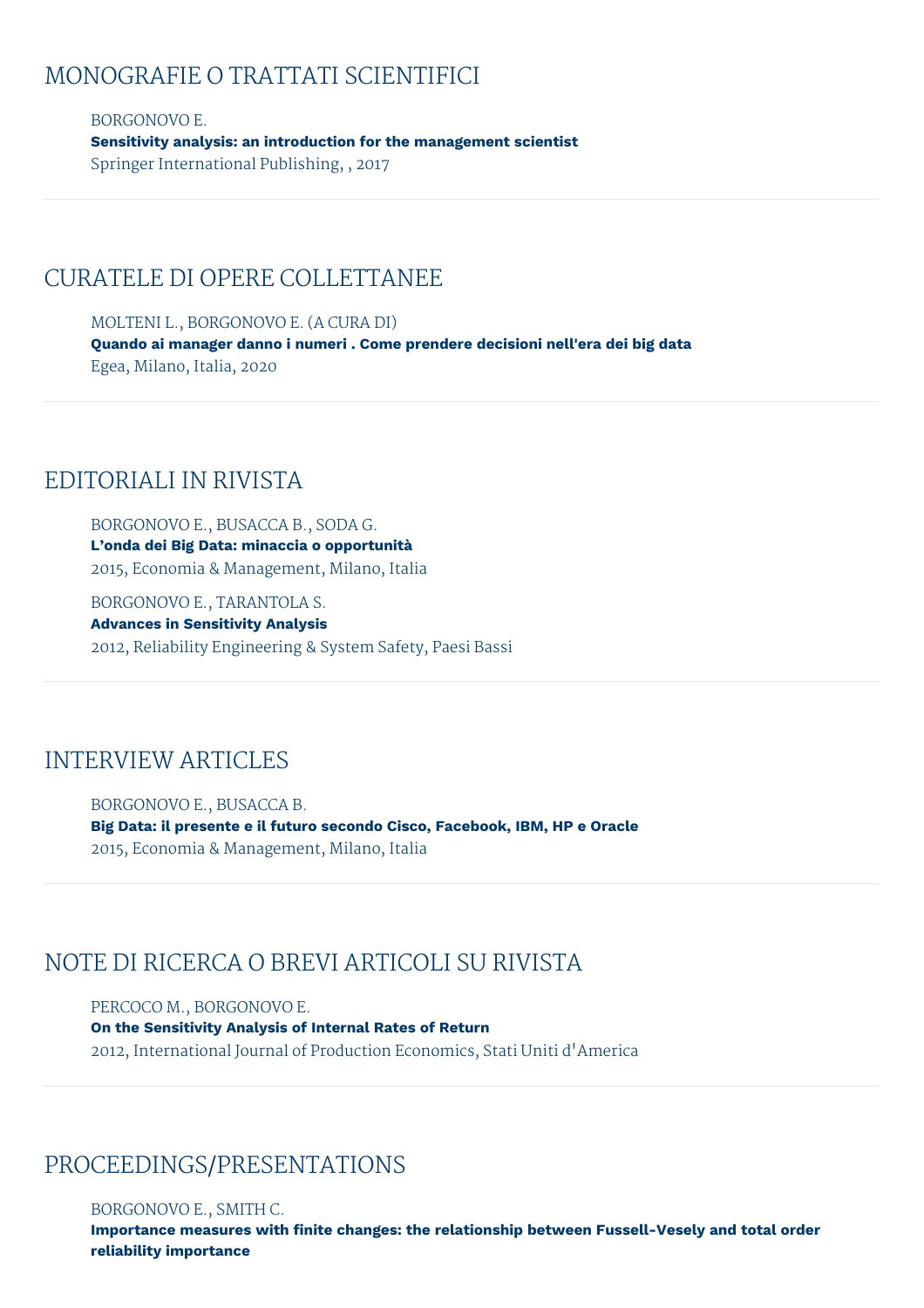20th European Safety and Reliability Conference, ESREL 2011, Advances in Safety, Reliability and Risk Management -*September 18-22, 2012, Troyes, Francia*

#### BORGONOVO E., SMITH C.

**Uncertainty in importance measures: Developing the epistemic Risk Achievement Worth** 20th European Safety and Reliability Conference, ESREL 2011, Advances in Safety, Reliability and Risk Management -*September 18-22, 2012, Troyes, Francia*

BORGONOVO E., ANDERSON B., ROSON R., GALEOTTI M. **Global Sensitivity Analysis and the Economics of Climate Change** *6th International Congress on Environmental Modelling and Software (iEMSs) - July 1-5, 2012, Leipzig, Germania*

#### BORGONOVO E., PECCATI L.

**Value of Information in the Appraisal of Industrial Investments**

*17th International Working Seminar on Production Economics - February 20-24, 2012, Innsbruck, Austria*

#### BORGONOVO E., BAUCELLS M.

**Probabilistic Sensitivity of Uncertain Cash Flow Streams** *INFORMS Annual Meeting Proceedings - November 13-16, 2011, Charlotte, North Carolina, Stati Uniti d'America*

#### ZENTNER I., BORGONOVO E., TARANTOLA S.

**Use of HDMR metamodel for seismic fragility analysis**

*Applications of Statistics and Probability in Civil Engineering. Proceedings of the 11th International Conference on Applications of Statistics and Probability in Civil Engineering (ICASP11) - August 1-4, 2011, Zürich, Svizzera*

### RAPPORTI DI RICERCA

BORGONOVO E., POLETTI C. **Aspetti Economici** 2011, Fondazione Energy Lab – Laboratorio dell'Energia, Italia

# VOCI (IN DIZIONARIO O ENCICLOPEDIA)

BORGONOVO E.

**Sensitivity Analysis in Decision Making** in *Wiley Encyclopedia of Operations Research and Management Science* J. J. Cochran, L. A. Cox, Jr. Pinar Keskinocak, J. P. Kharoufeh, J. C. Smith (a cura di), John Wiley & Sons, pp.1076-1076, 2013

# WORKING PAPERS

CASELLI S., BORGONOVO E., CILLO A., MASCIANDARO D. **Beyond Bitcoin and Cash: Do We Would Like a Central Bank Digital Currency? A Financial and Political Economics Approach** 2017, SSRN Electronic Journal